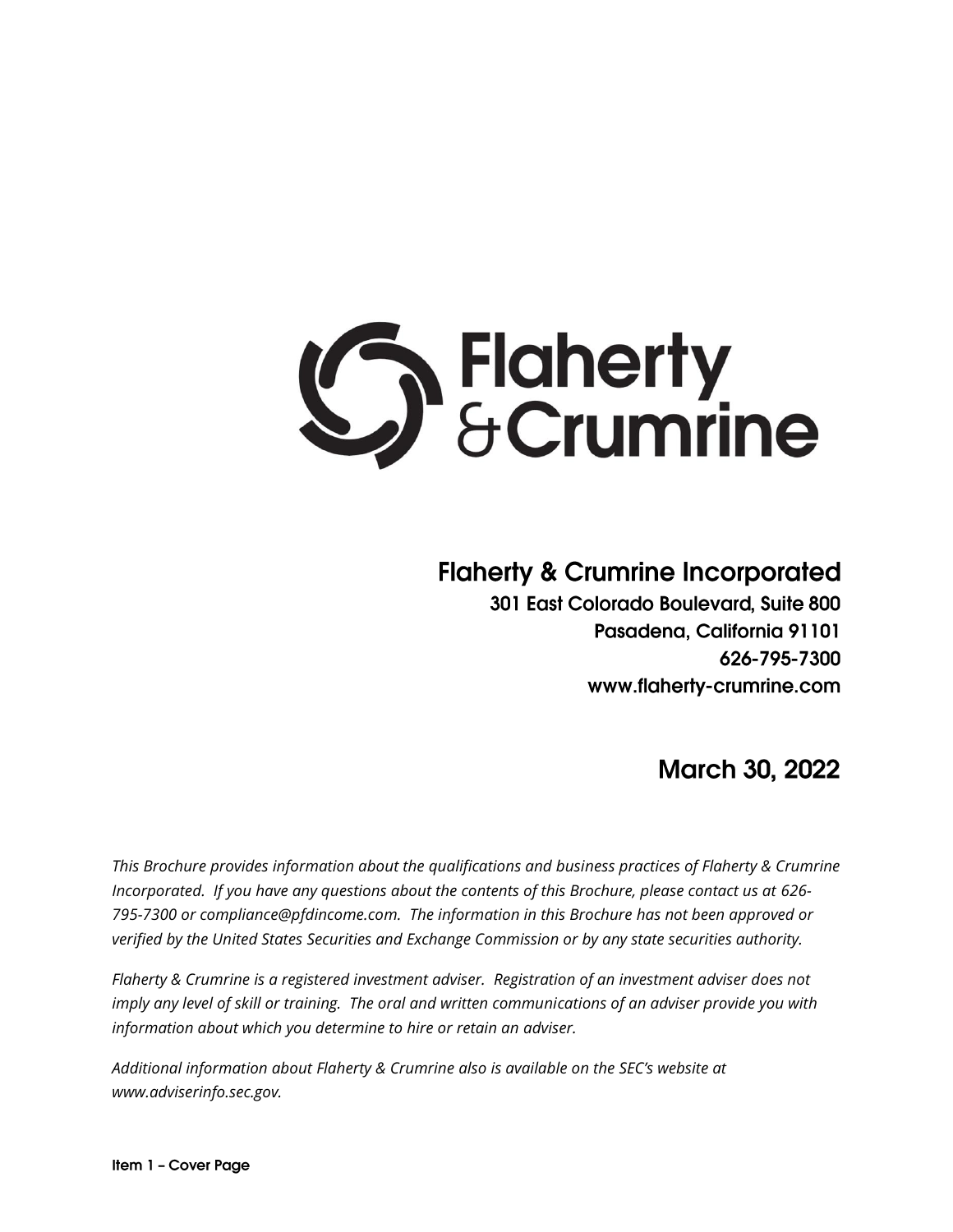

# <span id="page-1-0"></span>**Item 2 - Material Changes**

There have been no material changes since we last updated this Brochure on March 30, 2021.

We will provide you with a new Brochure as necessary based on changes or new information, at any time, without charge.

Currently, our Brochure may be requested by contacting Chad Conwell, Chief Compliance Officer, at 626-795-7300 or compliance@pfdincome.com. Our Brochure is also available on our website, www.flaherty-crumrine.com, without charge.

Additional information about Flaherty & Crumrine is also available via the SEC's website www.adviserinfo.sec.gov. The SEC's website provides information about any persons affiliated with Flaherty & Crumrine who are registered, or are required to be registered, as investment adviser representatives of Flaherty & Crumrine.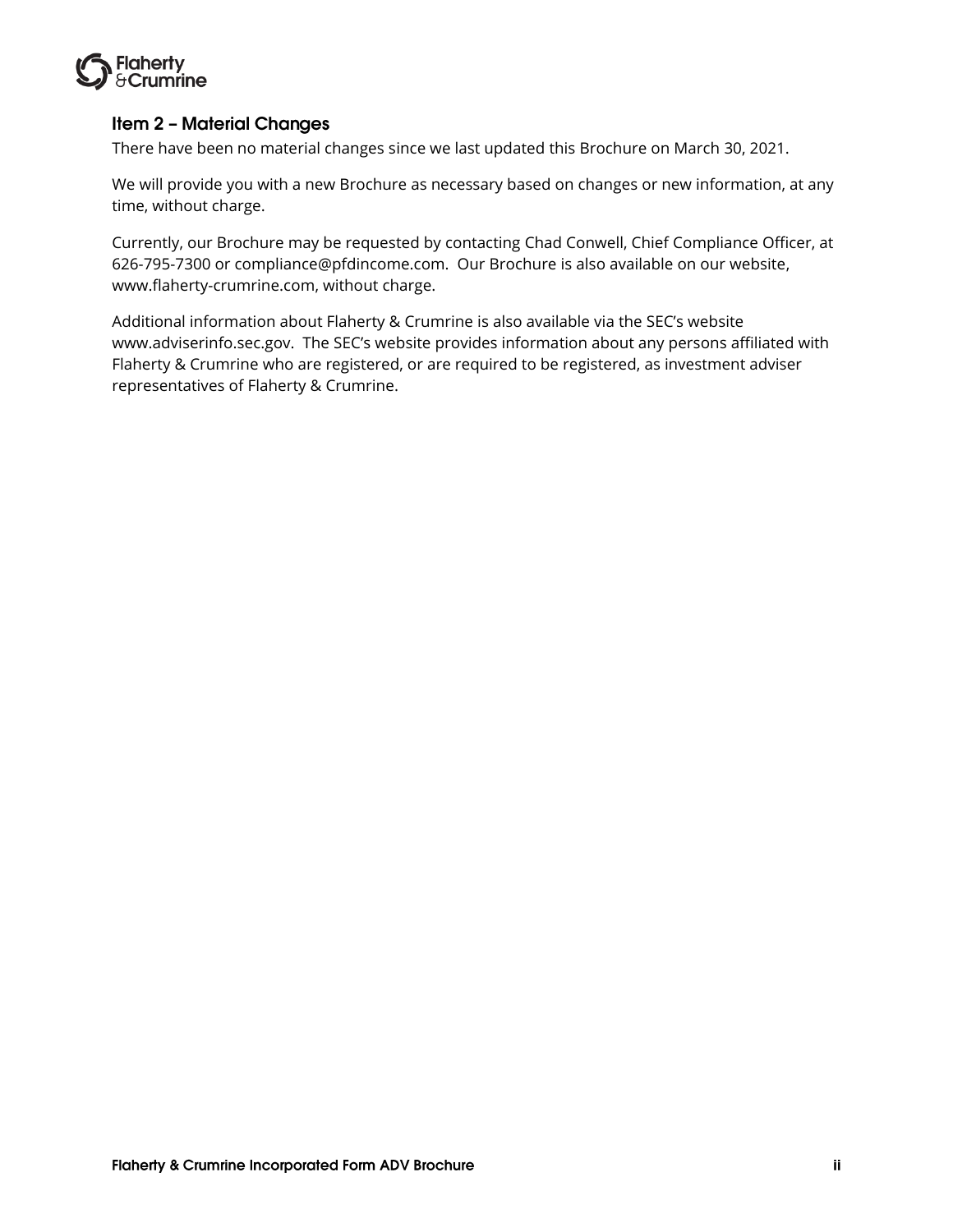

# <span id="page-2-0"></span>Item 3 - Table of Contents

| <b>Brochure Supplement</b> |
|----------------------------|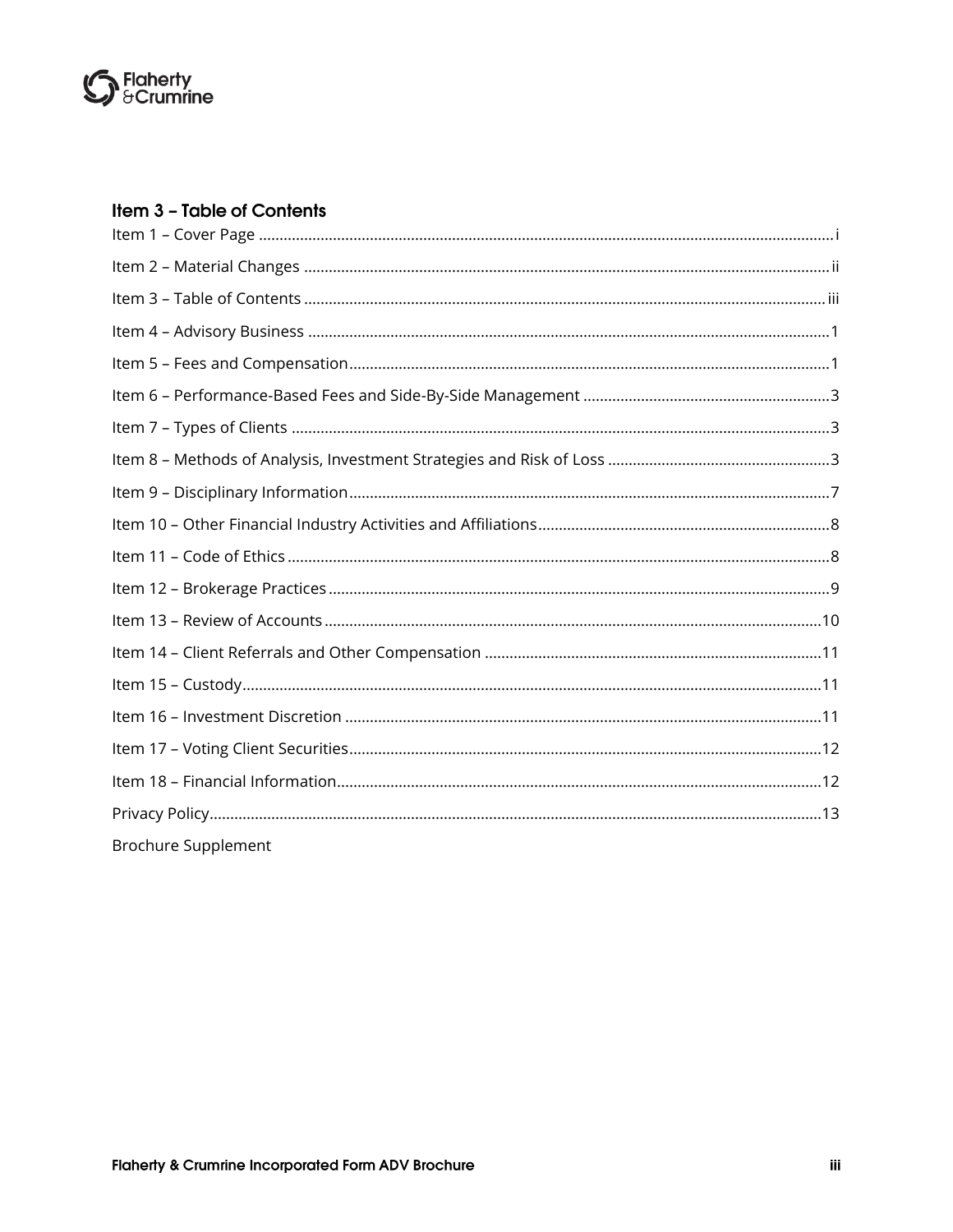

### <span id="page-3-0"></span>**Item 4 - Advisory Business**

Flaherty & Crumrine was founded in 1983 to specialize in the management of preferred securities portfolios. Preferred securities are part of a diverse and highly specialized asset class, with only a very few investment managers who truly understand and specialize in this market. We believe we are one of the most experienced managers in this market.

We are an independently owned, California corporation. 50.2% of the shares are owned and controlled by our employees (R. Eric Chadwick – 17.5%, Bradford Stone – 17.5%, and Chad Conwell – 15.2%). Retired employees of the firm hold the remaining 49.8% (Donald Crumrine – 16.6%, Robert Ettinger 16.6% and Robert Flaherty 16.6%). We believe our independent ownership and business model focused on preferred securities minimize potential conflicts of interest.

We manage the assets of Flaherty & Crumrine Preferred and Income Fund Incorporated ("PFD"), Flaherty & Crumrine Preferred and Income Opportunity Fund Incorporated ("PFO"), Flaherty & Crumrine Preferred and Income Securities Fund Incorporated ("FFC"), Flaherty & Crumrine Total Return Fund Incorporated ("FLC") and Flaherty & Crumrine Dynamic Preferred and Income Fund ("DFP") (collectively, the "U.S. Funds"), five closed-end investment companies registered under the Investment Company Act of 1940, as amended (the "1940 Act"), and listed on the New York Stock Exchange. We also sub-advise the assets of Destra Flaherty & Crumrine Preferred and Income Fund, an open-end investment company registered under the 1940 Act ("DPI"), Brompton Flaherty & Crumrine Enhanced Investment Grade Preferred ETF ("BEPR"), an investment trust registered in Canada, and Brompton Flaherty & Crumrine Investment Grade Preferred ETF, an investment trust registered in Canada ("BPRF") (together with BEPR, the "Canadian Funds").

Finally, we currently manage portfolios of preferred securities for U.S. and foreign institutions, including insurance companies, nuclear decommissioning trusts, and non-profits.

As of December 31, 2021, our regulatory assets under management were approximately \$4.86 billion.

# <span id="page-3-1"></span>**Item 5 - Fees and Compensation**

#### **Fees and Agreements for Institutional Accounts**

Fees for "investment supervisory services" of our institutional accounts are generally based upon the market value of the assets managed and may be billed monthly or quarterly. The market value of the assets is determined by the firm's valuation policies, which are available to clients upon request.

Although variations in fees may occasionally be negotiated to reflect such factors as legal or tax constraints on investment action, significant differences in service requirements and historical agreements, it is our general policy to charge fees in accordance with the schedules set forth below for the several categories of accounts (which presume that the securities will be held in the custody of a bank or trust company):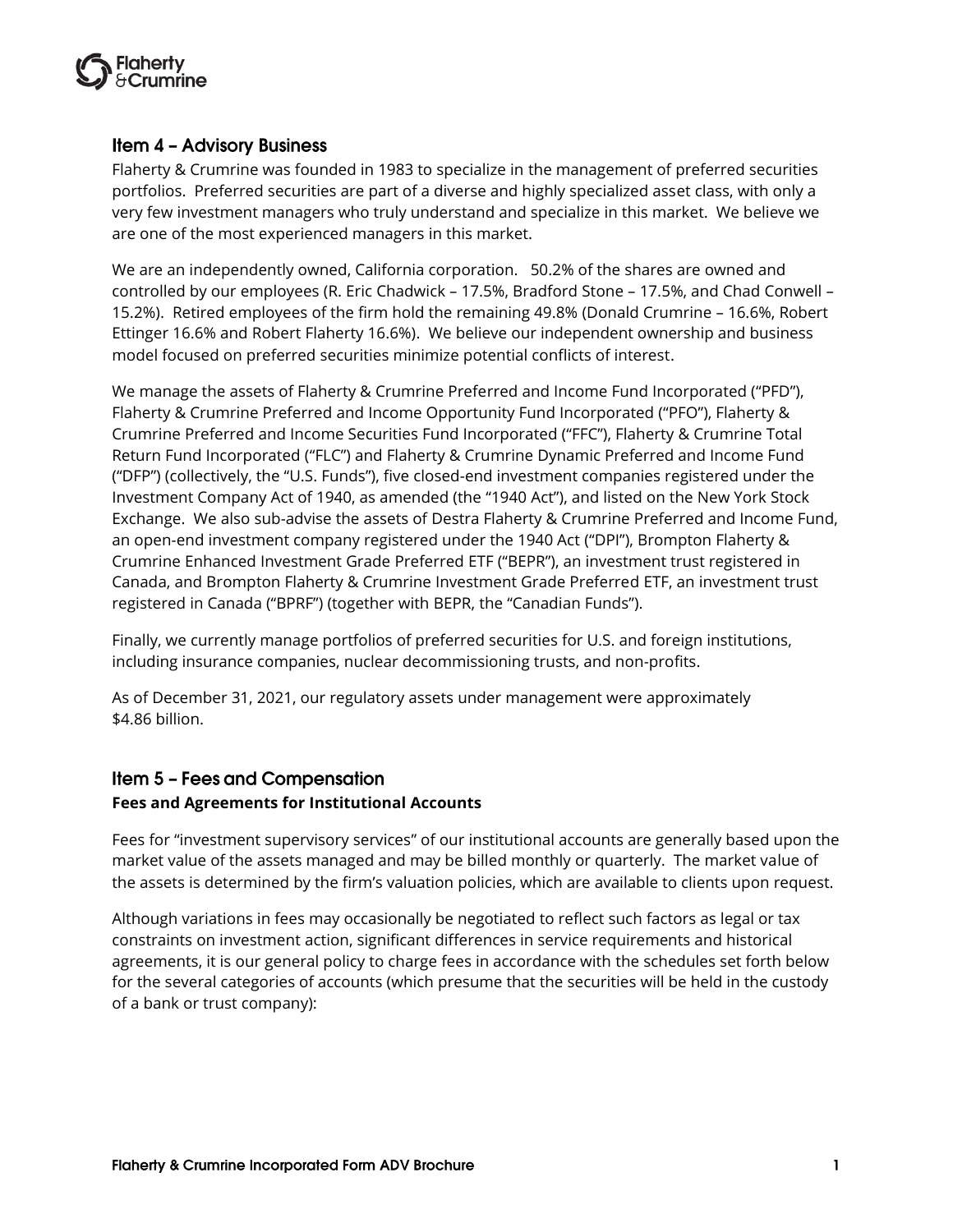

*Annual Fee Rates:*

| • \$0 - \$50 million on assets under management: | 0.45% |
|--------------------------------------------------|-------|
| $\bullet$ \$50 - \$250 million:                  | 0.40% |
| • Greater than $$250m$ :                         | 0.35% |

There is a minimum fee of \$150,000. Fees may be negotiated depending on the size of the account and the investment services being provided. Comparable services may be available from other sources at lower fees.

We are registered as an investment adviser, not as a broker-dealer, and do not charge any fees based upon client transactions.

We enter into written investment management agreements with each of our institutional accounts. These contracts generally provide that the relationship is terminable at any time by either party. In the event of such a termination, investment advisory fees are prorated to the date of termination, and fees paid, but not yet earned, are refunded.

#### **Fees for investment companies and other pooled investment vehicles**

Each of PFD and PFO have agreed to pay an advisory fee monthly at an annual rate of 0.625% of its average monthly total net assets up to \$100 million and 0.50% of its average monthly total net assets of \$100 million or more.

FFC has agreed to pay an advisory fee monthly at an annual rate of 0.525% of its average monthly total net assets up to \$200 million, 0.45% of its average monthly total net assets from \$200 million to \$500 million and 0.40% of its average monthly total net assets of \$500 million or more.

FLC has agreed to pay an advisory fee monthly at an annual rate of 0.575% of its average monthly total net assets up to \$200 million, 0.50% of its average monthly total net assets from \$200 million to \$500 million and 0.45% of its average monthly total net assets of \$500 million or more.

DFP has agreed to pay an advisory fee monthly at an annual rate of 0.575% of its average monthly total net assets up to \$200 million and 0.50% of its average monthly total net assets of \$200 million or more.

We sub-advise on a non-discretionary basis the portfolio of BEPR pursuant to a portfolio management agreement with the fund and Brompton Funds Management Limited, which provides an annual advisory fee of 50% of the advisory fee paid to Brompton by BPRF for its services to the fund (net of any waivers, reimbursement payments or fees waived, reimbursed or paid by Brompton in respect of the fund).

We also sub-advise the portfolio of BPRF pursuant to a portfolio management agreement with the fund and Brompton Funds Management Limited, which provides an annual advisory fee of 50% of the advisory fee paid to Brompton by BPRF for its services to the fund (net of any waivers, reimbursement payments or fees waived, reimbursed or paid by Brompton in respect of the fund).

We also sub-advise the portfolio of DPI. Pursuant to an investment sub-advisory agreement, the adviser has agreed to pay us an annualized fee equal to 50% of the advisory fee paid to it for its services to the fund (net of any waivers, reimbursement payments, supermarket fees and alliance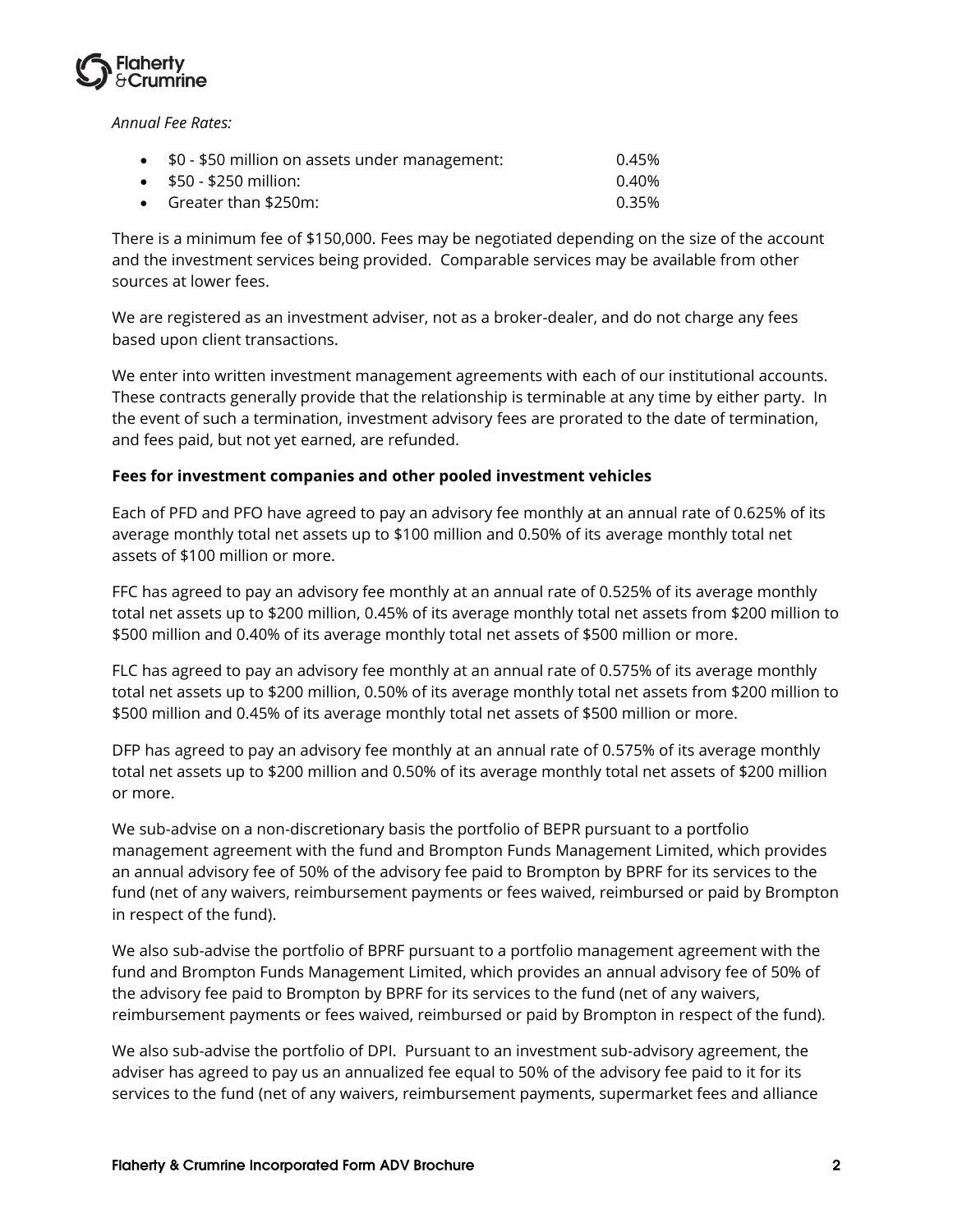

fees waived, reimbursed or paid by the adviser with respect to the Fund). The fund has agreed to pay the adviser a monthly fee in an annual amount equal to 0.75% of the fund's daily net assets.

We periodically provide portfolio consulting services to Guggenheim Funds Distributors, LLC as the sponsor of unit investment trusts. Our services consist of advising Guggenheim in the selection of securities to place into each unit investment trust. In consideration of our advice in connection with any particular trust, we receive a portfolio consulting fee equal to 0.18% of the aggregate daily liquidation value of transactional sales of the trust. We separately receive a 0.07% licensing fee from Guggenheim for the use of our name in the sale of such trust.

#### **Other information about our fees**

Our fees are exclusive of brokerage commissions, transaction fees, and other related costs and expenses which are incurred by the client. Clients may incur certain charges imposed by custodians, brokers and other third parties such as fees charged by managers, custodial fees, transfer taxes, wire transfer and electronic fund fees, and other fees and taxes on brokerage accounts and securities transactions. Such charges, fees and commissions are exclusive of and in addition to our fee, and we shall not receive any portion of these commissions, fees, and costs.

Item 12 further describes the factors that we consider in selecting or recommending broker-dealers for client transactions and determining the reasonableness of their compensation (e.g., commissions).

#### <span id="page-5-0"></span>Item 6 - Performance-Based Fees and Side-By-Side Management

We do not charge any performance-based fees (fees based on a share of capital gains on or capital appreciation of the assets of a client).

#### <span id="page-5-1"></span>Item 7 - Types of Clients

We offer investment supervisory services to corporations and other business entities, charitable organizations, closed-end funds, mutual funds and similar pooled investment vehicles and individuals. Please see Item 4 for greater detail on our current types of clients.

# <span id="page-5-2"></span>Item 8 – Methods of Analysis, Investment Strategies and Risk of Loss **Methods of Analysis**

We rely primarily on internally generated research when making investment decisions. Our principal sources of information include the public filings of issuers, annual reports, industry data, and interactions with management. In addition, we also consider trade publications, media reports and other research generated by broker-dealers and independent research services and ratings agencies. In generating our research, we analyze both the credit quality of the issuer and the yield spreads among different categories of instruments and the changes in those spreads which may occur as the broad interest rate environment changes over the business cycle. We also study the technical aspects surrounding different types of preferred and debt securities and amongst issuers.

We have developed databases and analytical computer programs specifically aimed at the analysis of preferred and debt securities. The information produced from these tools is proprietary.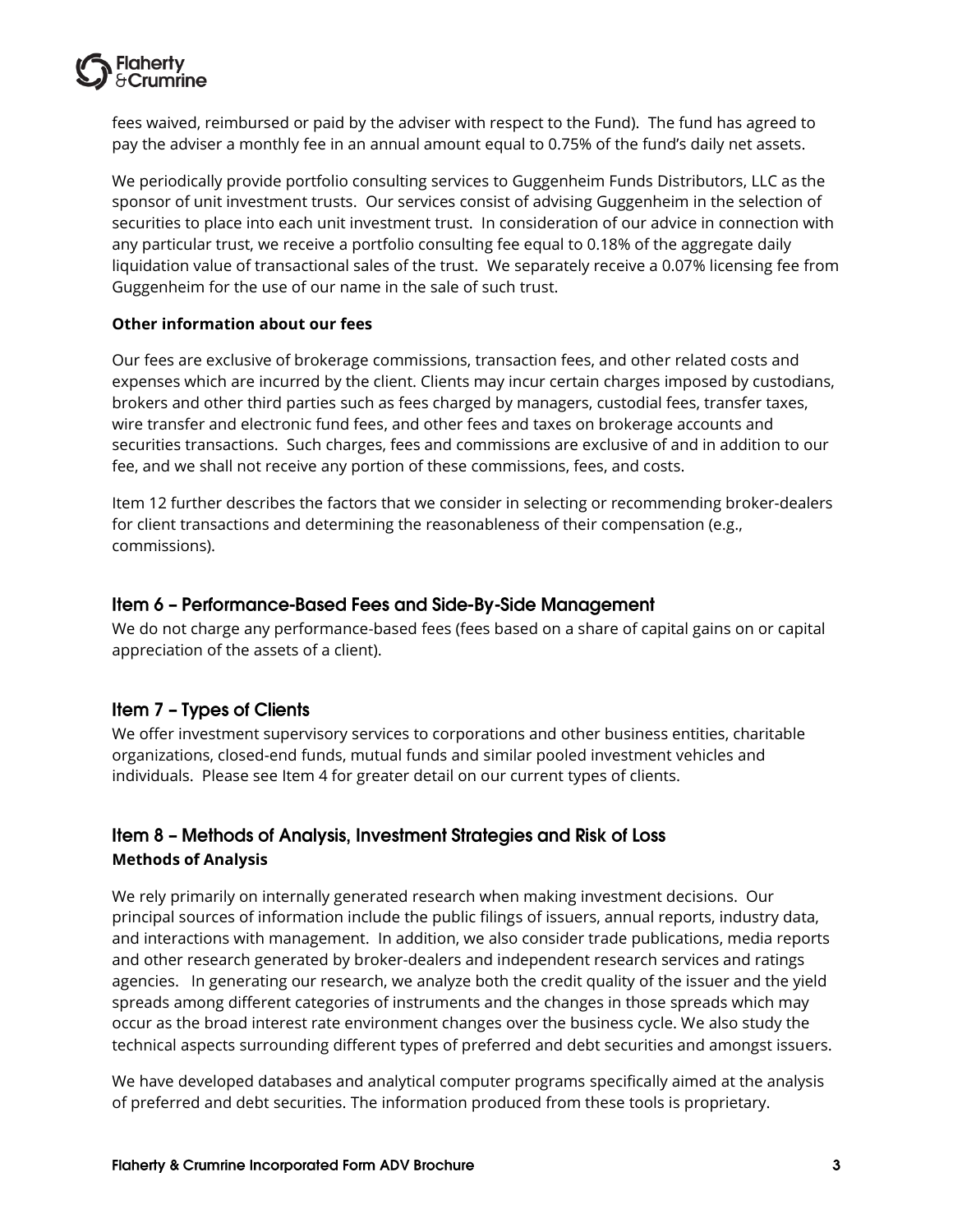

#### **Investment Strategies**

We primarily offer investment strategies of investing in preferred securities, contingent capital securities and similar debt securities. Some of our institutional clients typically have more specific strategies focusing on after-tax income, and, as a result, we may focus on tax-advantaged preferred securities (e.g., securities which qualify for the dividends received deduction). Further, for some of our clients, we offer interest-rate hedging strategies which attempt to insulate the portfolio from the effects of material changes in long-term Treasury rates occurring over short periods of time. To implement this hedging strategy, we may utilize Treasury futures, options on Treasury futures, interest rate swaps and interest rate swaptions.

When appropriate, financial futures and options as well as credit derivative swaps or options thereon may also be used for similar purposes or to manage the credit risk exposure of fixed income securities.

#### **Risks**

Risk is inherent in any investment. Investing in securities – even the most conservative of strategies – involves a number of risks, including the risk that you may receive little or no return on your investment or even that you may lose part or all of your investment. Global turbulence in financial markets and reduced liquidity in credit and fixed-income markets may negatively affect a broad range of issuers, which could have an adverse effect on the strategies we employ. Therefore, before investing you should consider carefully the following risks.

*Market risk*: The market values of securities may decline, at times sharply and unpredictably. Under normal conditions, markets generally move in cycles over time, with periods of rising prices followed by periods of declining prices. These fluctuations could be a sustained trend or a drastic movement, and the value of your investment may reflect these fluctuations.

*Preferred, Contingent Capital and Other Subordinated Securities Risk*. Preferred, contingent capital and other subordinated securities rank lower than bonds and other debt instruments in a company's capital structure and therefore will be subject to greater credit risk than those debt instruments. Distributions on some types of these securities may also be skipped or deferred by issuers without causing a default. Finally, some of these securities typically have special redemption rights that allow the issuer to redeem the security at par earlier than scheduled. If this occurs, we may be forced to reinvest in lower yielding securities.

*Trust Preferred Securities Risk*. Many preferred securities are issued by trusts or other special purpose entities established by operating companies and are not a direct obligation of an operating company. In some cases, when investing in these hybrid-preferred securities issued by trusts or other special purpose entities, you may not have recourse against the operating company in the event that the trust or other special purpose entity cannot pay the obligation and therefore, your portfolio may lose some or all of the value of its investments in the hybrid-preferred security. In addition, in the event of the bankruptcy or dissolution of such an entity, your portfolio may lose the value of some or all of its investment in the preferred security, as investors in such securities would be paid only after all payments are made to senior debt holders.

*Credit risk*: Credit risk is the risk that an issuer of a preferred or debt security will be unable or unwilling to make interest and principal payments when due and the related risk that the value of a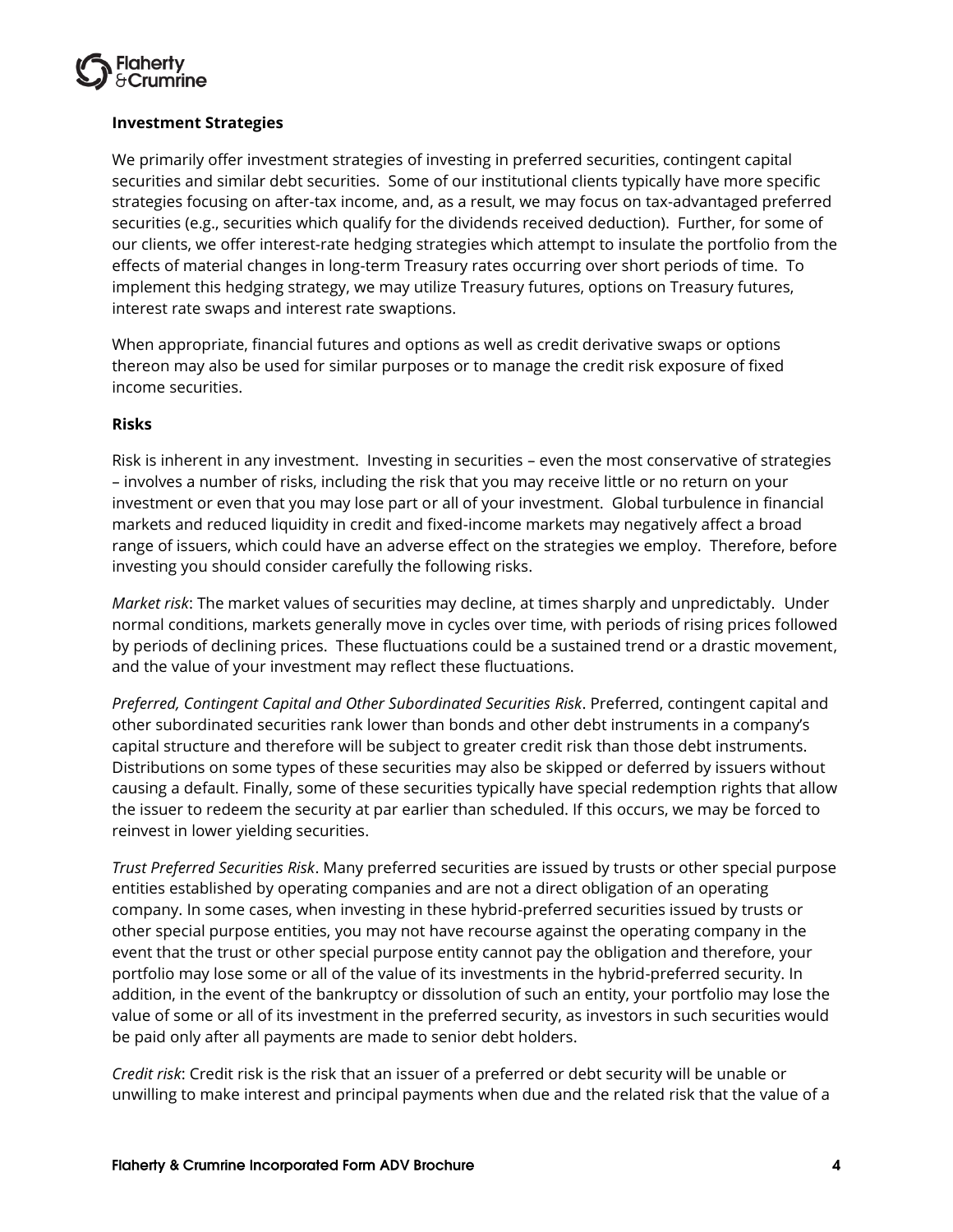

security may decline because of concerns about the issuer's ability or willingness to make such payments. Changes in an issuer's credit rating or the market's perception of an issuer's creditworthiness may also affect values.

*Interest Rate and Duration Risk*. Interest rate risk is the risk that securities will decline in value because of changes in market interest rates. For fixed rate securities, when market interest rates rise, the market value of such securities generally will fall. Investments in fixed rate securities with long-term maturities may experience significant price declines if long-term interest rates increase. During periods of rising interest rates, the average life of certain types of securities may be extended because of slower than expected prepayments. This may lock in a below-market yield, increase the security's duration and further reduce the value of the security. Fixed rate securities with longer durations tend to be more sensitive to changes in interest rates, usually making them more volatile than securities with shorter durations. The duration of a security will be expected to change over time with changes in market factors and time to maturity.

The interest rates payable on floating rate securities are not fixed and may fluctuate based upon changes in market rates. As short-term interest rates decline, interest payable on floating rate securities typically decreases. Alternatively, during periods of rising interest rates, interest payable on floating rate securities typically increases. Changes in interest rates on floating rate securities may lag behind changes in market rates or may have limits on the maximum increases in interest rates. The value of floating rate securities may decline if their interest rates do not rise as much, or as quickly, as interest rates in general.

Many financial instruments use or may use a floating rate based upon the London Interbank Offered Rate (LIBOR), which is being phased out by the end of 2021. There remains some uncertainty regarding the future utilization of LIBOR and the nature of any replacement rate.

*Income risk*: The income earned from your portfolio may decline because of falling market interest rates. This can result when we invest the proceeds from matured or called preferred or debt securities at market interest rates that are below the portfolio's current earnings rate.

*Liquidity risk*: We may invest in certain securities that have limited marketability. If the economy experiences a sudden downturn, it is possible that some securities you hold will not be able to be sold in a sufficiently timely manner. In addition, the valuation of your portfolio may become more difficult if objective market prices are unavailable.

*Concentration risk*: Because of the nature of the preferred securities market, we typically will invest, under normal market conditions, more than 25% of our portfolios in companies principally engaged in financial services. Financial companies include commercial banks, industrial banks, savings institutions, finance companies, diversified financial services companies, investment banking firms, securities brokerage houses, investment advisory companies, leasing companies, insurance companies and companies providing similar services.

U.S. and foreign laws and regulations require banks and bank holding companies to maintain minimum levels of capital and liquidity and to establish loan loss reserves. A bank's failure to maintain specified capital ratios may trigger dividend restrictions, suspensions on payments on subordinated debt and preferred securities, and limitations on growth. Bank regulators have broad authority in these instances and can ultimately impose sanctions, such as imposing resolution authority, conservatorship or receivership, on such non-complying banks even when these banks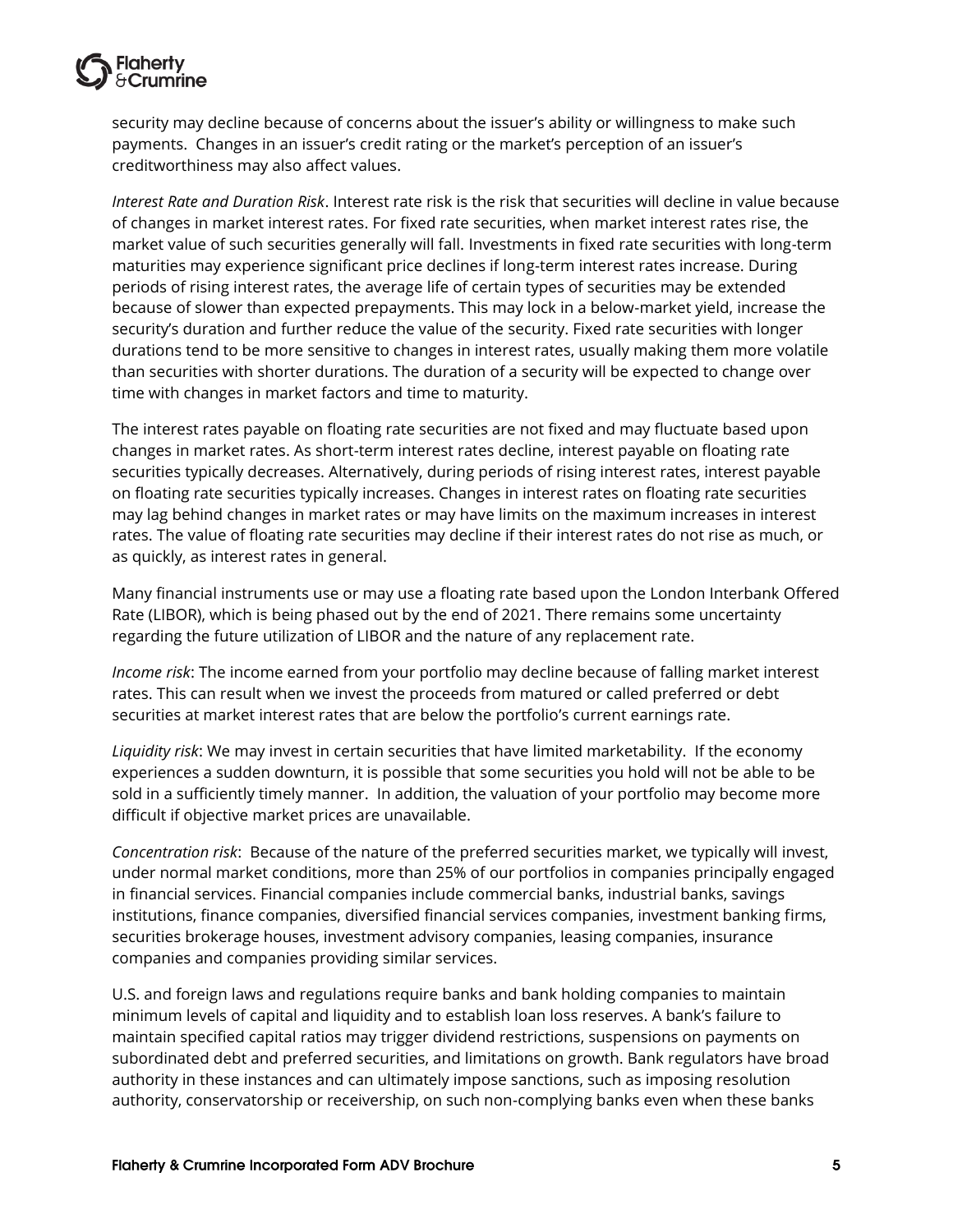

continue to be solvent, thereby possibly resulting in the elimination of stockholders' equity. Unless a bank holding company has subsidiaries other than banks that generate substantial revenues, the holding company's cash flow and ability to declare dividends may be impaired severely by restrictions on the ability of its bank subsidiaries to declare dividends.

Similarly, U.S. and foreign laws and regulations require insurance companies to maintain minimum levels of capital and liquidity. An insurance company's failure to maintain these capital ratios may also trigger dividend restrictions, suspensions on payments of subordinated debt, and limitations on growth. Insurance regulators (at the state-level in the United States) have broad authority in these instances and can ultimately impose sanctions, including conservatorship or receivership, on such non-complying insurance companies even when these companies continue to be solvent, thereby possibly resulting in the elimination of shareholders' equity. In addition, insurance regulators have extensive authority in some categories of insurance of approving premium levels and setting required levels of underwriting.

Governmental fiscal and monetary policies and general economic and political conditions can affect the availability and cost of funds to financial services companies, loan demand and asset quality and thereby impact the earnings and financial condition of financial services companies. In addition, the enactment of new legislation and regulation, as well as changes in the interpretation and enforcement of existing laws and regulations, may directly affect the manner of operations and profitability of participants in the financial services sector. Downturns in a national, regional or local economy or in the general business cycle or depressed conditions in an industry, for example, may adversely affect the quality or volume of a bank's loan portfolio or an insurance company's investment portfolio, particularly if the portfolio is concentrated in the affected region, industry or market sector. From time to time, general economic conditions have adversely affected financial institutions' energy, agricultural, commercial and/or residential real estate, less-developed country, venture capital, technology, telecommunications, and highly leveraged loan portfolios.

*Contingent Capital Securities Risk.* Some income-producing securities include "loss absorption" provisions that make the securities more like equity. These securities are generally referred to as contingent capital securities or "CoCos." In one type of CoCo, the security has loss absorption characteristics whereby the liquidation value of the security may be written down to below original principal amount (even to zero) under certain circumstances. Such securities may, but are not required to, provide for circumstances under which liquidation value may be adjusted back up, such as an improvement in capitalization and/or earnings. Another type of CoCo provides for mandatory conversion of the security into common shares of the issuer under certain circumstances. An automatic write-down or conversion event can be triggered by a reduction in the capital level of the issuer, by regulatory actions or by other factors. CoCos which are subject to an automatic writedown (i.e., automatic write-down of the original principal amount, potentially to zero, and cancellation of the securities) under certain circumstances could result in losing a portion or all your investment in such securities. If a CoCo provides for mandatory conversion of the security into common shares of the issuer, and the circumstances requiring mandatory conversion occur, you could experience a reduced income rate, potentially to zero, as a result of the issuer's common shares not paying a dividend. Moreover, upon conversion into common stock, your interest in the issuer would be subordinate to the issuer's other security classes and would no longer be senior to common stock and, therefore, conversion would worsen your standing in a bankruptcy proceeding.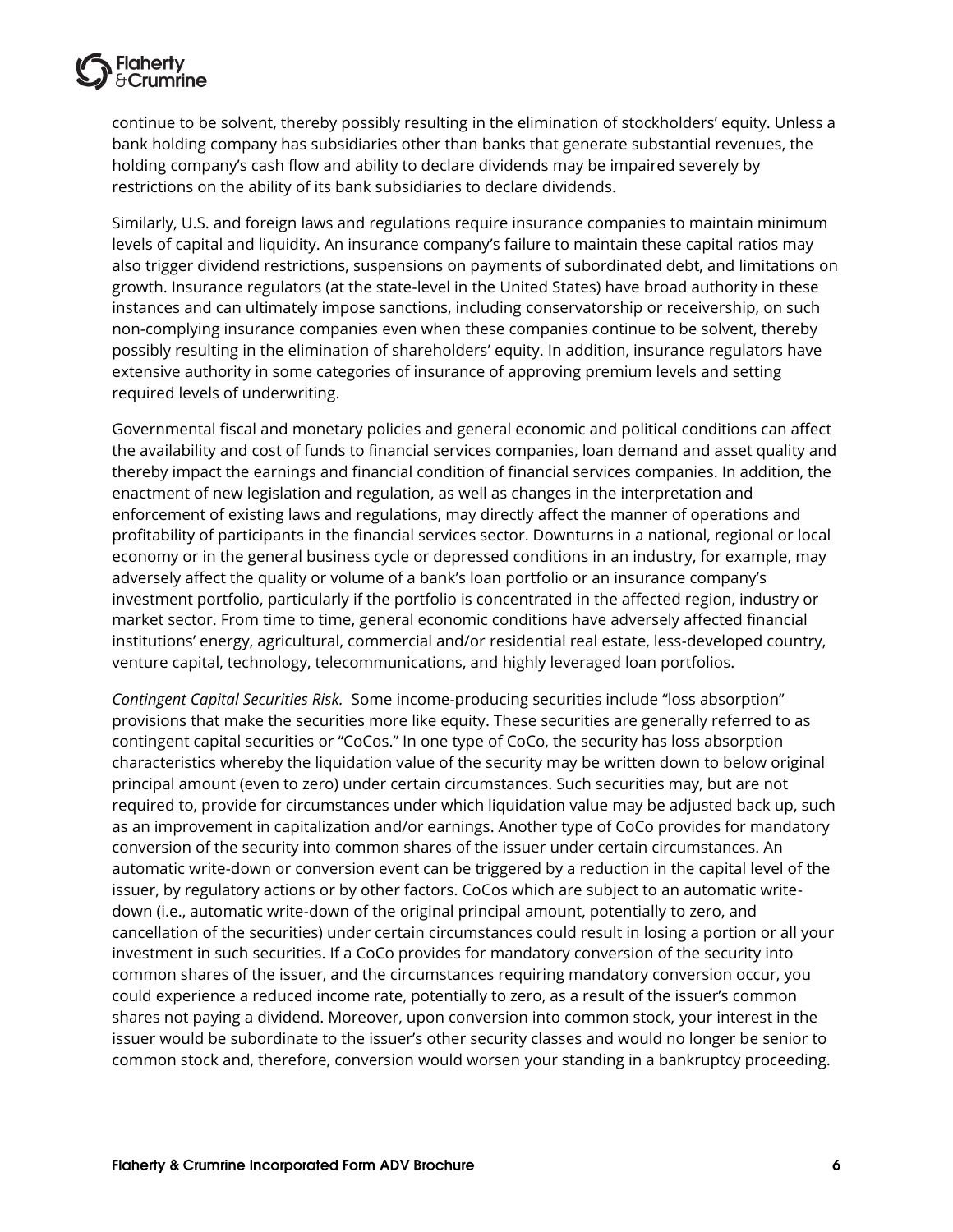

*Non U.S. investment risk*: Companies organized or headquartered in foreign countries or U.S. companies with significant non-U.S. operations may be subject to risks in addition to those of companies that principally operate in the United States. This increased risk is due to potential political, social and economic developments abroad, different regulatory environments and laws, potential seizure by the government of company assets, higher taxation, withholding taxes on dividends and interest, limitations on the use or transfer of portfolio assets, increased price volatility and delays in transaction settlement in some foreign markets. Other risks include the following:

- Non U.S. companies may not be subject to accounting standards or governmental supervision comparable to U.S. companies, and there may be less public information about their operations.
- Enforcing legal rights may be difficult, costly and slow in non U.S. countries and there may be particular problems enforcing claims against non U.S. governments.
- Non-U.S. markets may be less liquid and more volatile than U.S. markets.

*Securities selection risk*: Securities we select may not perform to expectations. This could result in underperformance compared to market indices.

*Inflation risk*: It is possible that the value of assets or income from the portfolio will be less in the future as inflation decreases the value of money.

*Derivatives risk*: A derivative refers to any financial investment whose value is derived, at least, in part, from the price of another security or a specified index, asset or rate. There is different, and often greater, risk involved when investing in derivatives than the risk associated with investing directly in the underlying securities or index. These risks include, but are not limited to, market risk, credit risk, leverage risk, management risk and liquidity risk. Adverse movements in the price or value of the underlying asset, index or rate can lead to significant losses, which may be magnified by certain features of the derivatives.

Derivatives can be highly complex and their use within a management strategy can require specialized skills. Especially when investing in derivatives, there can be no assurance that a given strategy will work as planned or provide the return expected. The success of our derivatives strategies will depend on our ability to assess and predict the impact of market or economic developments on the underlying asset, index or rate and the derivative itself, without the benefit of observing the performance of the derivative under all possible market conditions. Because of their complex nature, derivatives may lose liquidity in a volatile market, raising the possibility that we will not be able to sell them at a sufficient price or in a timely manner. Gains or losses from positions in a derivative instrument may be much greater than the derivative's original cost.

# <span id="page-9-0"></span>**Item 9 - Disciplinary Information**

Registered investment advisers are required to disclose all material facts regarding any legal or disciplinary events that would be material to your evaluation of us or the integrity of our management. We have no information to report under this Item.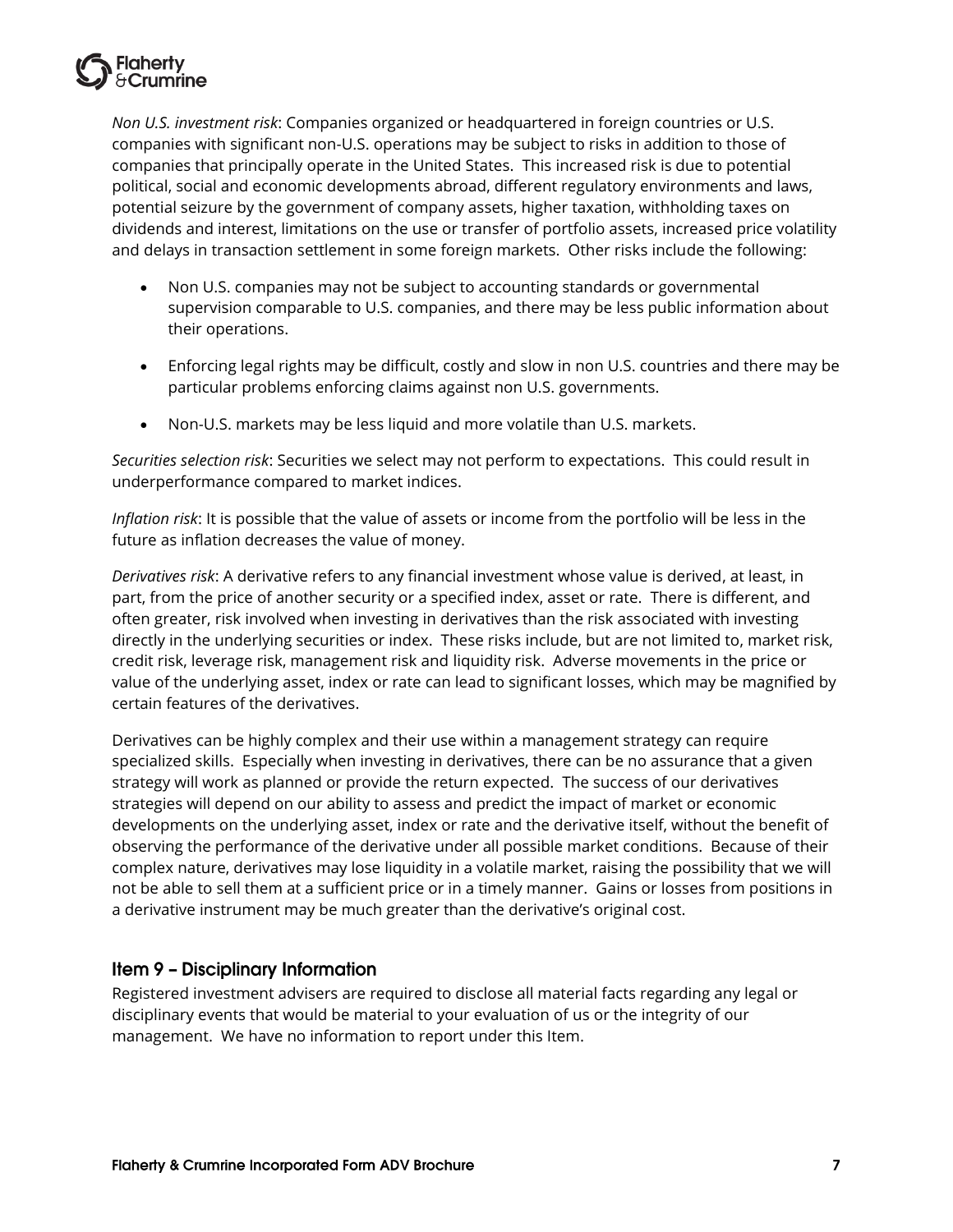

# <span id="page-10-0"></span>Item 10 - Other Financial Industry Activities and Affiliations

Flaherty & Crumrine is registered with the National Futures Associations as a commodity trading adviser – in connection with the interest rate hedging strategy we offer from time to time to some of our clients. However, it is not currently active as a commodity trading adviser.

We are also an investment adviser to the U.S. Funds and sub-adviser to DPI, which are registered U.S. investment companies and receive compensation in that capacity as outlined under Item 5 above.

# <span id="page-10-1"></span>Item 11 - Code of Ethics

We have adopted a code of ethics under rule 204A-1 of the Investment Advisers Act of 1940. Rule 204A-1 requires registered investment advisers to establish, maintain and enforce a written code of ethics that (a) sets the standard of business conduct that the adviser requires of its employees, (b) requires employees to comply with applicable federal securities laws (including laws regarding insider trading and privacy), and (c) sets forth provisions regarding personal securities transactions by employees.

Our code of ethics sets forth specific policies and procedures for its employees to follow regarding material, non-public information and other confidential information. While we do not expect our employees to be in receipt of inside information, we require any employee receiving inside information to refrain from trading on the information and to discuss the information only with our Chief Compliance Officer to determine an appropriate course of action. Procedures are set forth to safeguard all other confidential information.

We anticipate that, in appropriate circumstances and consistent with clients' investment objectives, we will cause accounts over which we have management authority to effect, and will recommend to investment advisory clients or prospective clients, the purchase or sale of securities in which we, our affiliates and/or clients, directly or indirectly, have a position of interest. Our employees and persons associated with us are required to follow our code of ethics – including its pre-clearance requirements. Subject to satisfying this policy and applicable laws, our officers, directors and employees and their affiliates may trade for their own accounts in securities which are recommended to and/or purchased for our clients.

The code of ethics is designed to assure that the personal securities transactions, activities and interests of our employees will not interfere with (a) making decisions in the best interest of advisory clients and (b) implementing such decisions while, at the same time, allowing employees to invest for their own accounts. Under the code certain classes of securities have been designated as exempt transactions, based upon a determination that these would materially not interfere with the best interest of our clients. In addition, the code requires pre-clearance of many transactions, and restricts trading in close proximity to client trading activity. Nonetheless, because the code in some circumstances would permit employees to invest in the same securities as clients, there is a possibility that employees might benefit from market activity by a client in a security held by an employee. Employee trading is monitored under the code to reasonably prevent conflicts of interest between our clients and us.

Our code of ethics also places limits on gifts that may be given or accepted by employees, and it requires compliance with all state and federal securities law.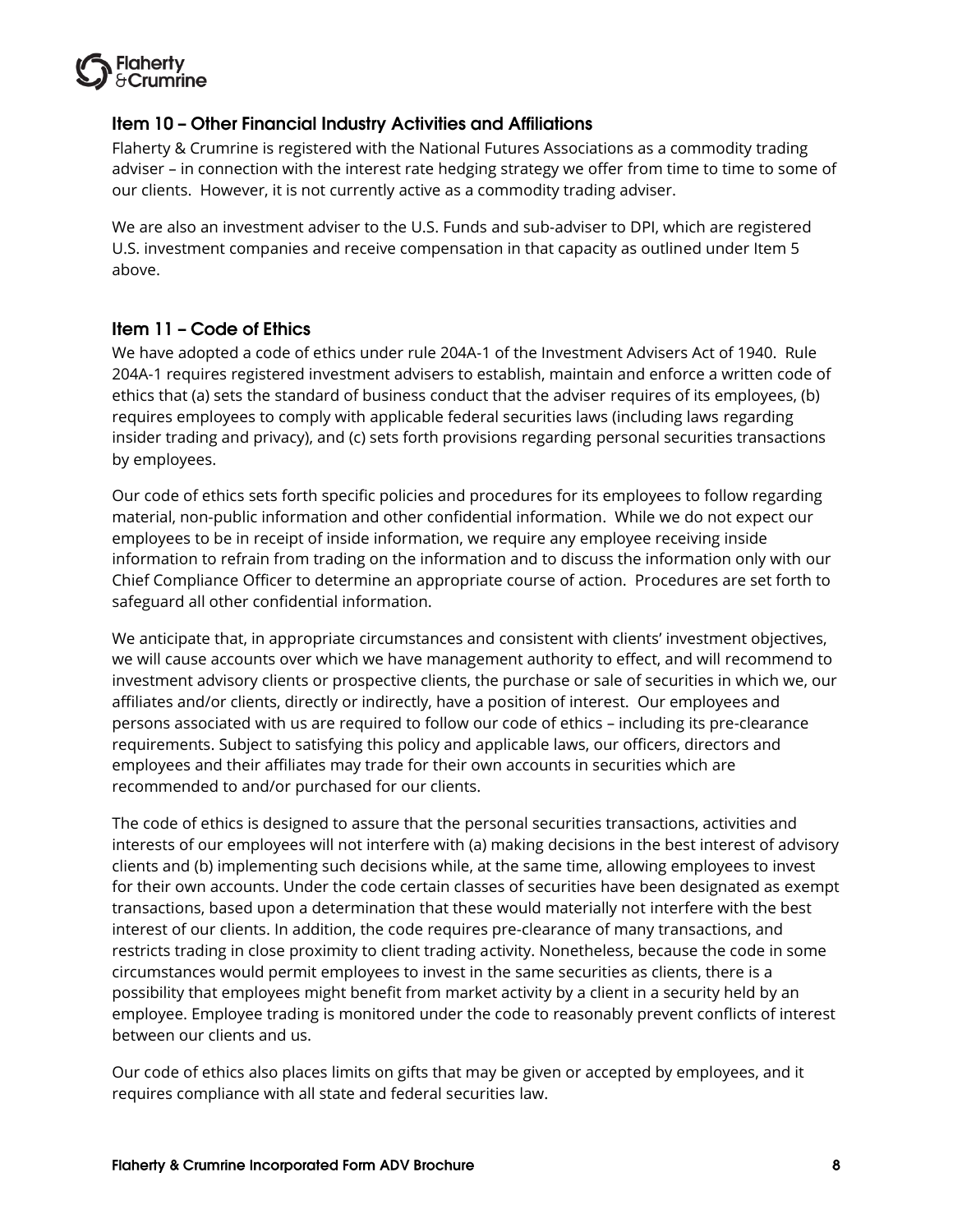

A copy of the Code is available to clients and prospective clients upon request.

# <span id="page-11-0"></span>**Item 12 - Brokerage Practices**

*Soft Dollar Practices*. It is our policy to pay directly all operating expenses such as professional fees, accounting and legal fees, insurance premiums, research and data vendors, computer programs, etc. Additionally, we use our own independent research in providing investment advisory services. Consequently, we will not enter into any soft dollar arrangement with any broker-dealer, whereby brokerage commissions on trades directed to the broker-dealer are used to purchase products and services other than execution of securities transactions.

Although certain broker-dealers may supply us with products and services other than brokerage of the type described in Section 28(e) of the Securities Exchange Act of 1934 in the ordinary course of business, we do not consider any such service in selecting broker-dealers to execute portfolio transactions, and we will always seek best execution and the availability of such products and services generally will not be contingent upon the firm committing to the broker-dealer any specific amount of business (assets in custody or trading).

*Brokerage Discretion*. Typically, we have full authority to determine broker-dealers to be utilized and commissions to be paid by our clients. We will generally seek "best net execution" in light of the circumstances involved in transactions. In selecting a broker for any transactions, we may consider a number of factors, including, for example, net price, reputation, financial strength and stability, efficiency of execution and error resolution, the size of the transaction and the market for the security.

Depending upon market conditions and the security involved, transactions can be completed on either a principal or an agency basis. Most transactions in the preferred and debt securities markets are executed on a principal basis, with a dealer acting as principal. Our trading desk is in touch with the major securities dealers and is generally aware of the prices and sizes of these dealers' bids for and offers of securities. Each transaction reflects what we believe to be the best net execution available at that point in time. For transactions completed on an agency or "plus commission" basis, best net execution is defined to take into account both commissions paid and the prices at which transactions are executed. Variations in commissions paid from transaction to transaction reflect differences in the skill and difficultly involved in the execution of the particular order.

*Aggregation and Allocation*. In certain instances, we aggregate securities transactions and subsequently allocate the securities purchased or sold among some or all clients. Such allocations, including those resulting from partial executions, take into account each client's specific circumstances, which include, but are not limited to, their investment objectives and strategies, investment guideline restrictions and funds available. Subject to these specific circumstances, purchases and sales of securities are allocated so that, to the best of our ability, over time all clients with similar investment objectives are treated equitably.

*Cross Trades*. In certain circumstances, the firm may engage in "cross trades," where it buys or sells securities from one client to another, if the firm believes such transactions are appropriate based on each party's investment objectives and guidelines, subject to applicable law and regulation. This might be done in an effort to reduce transaction costs, increase execution efficiency or minimize market impact costs. For example, in some instances a security to be sold by one client may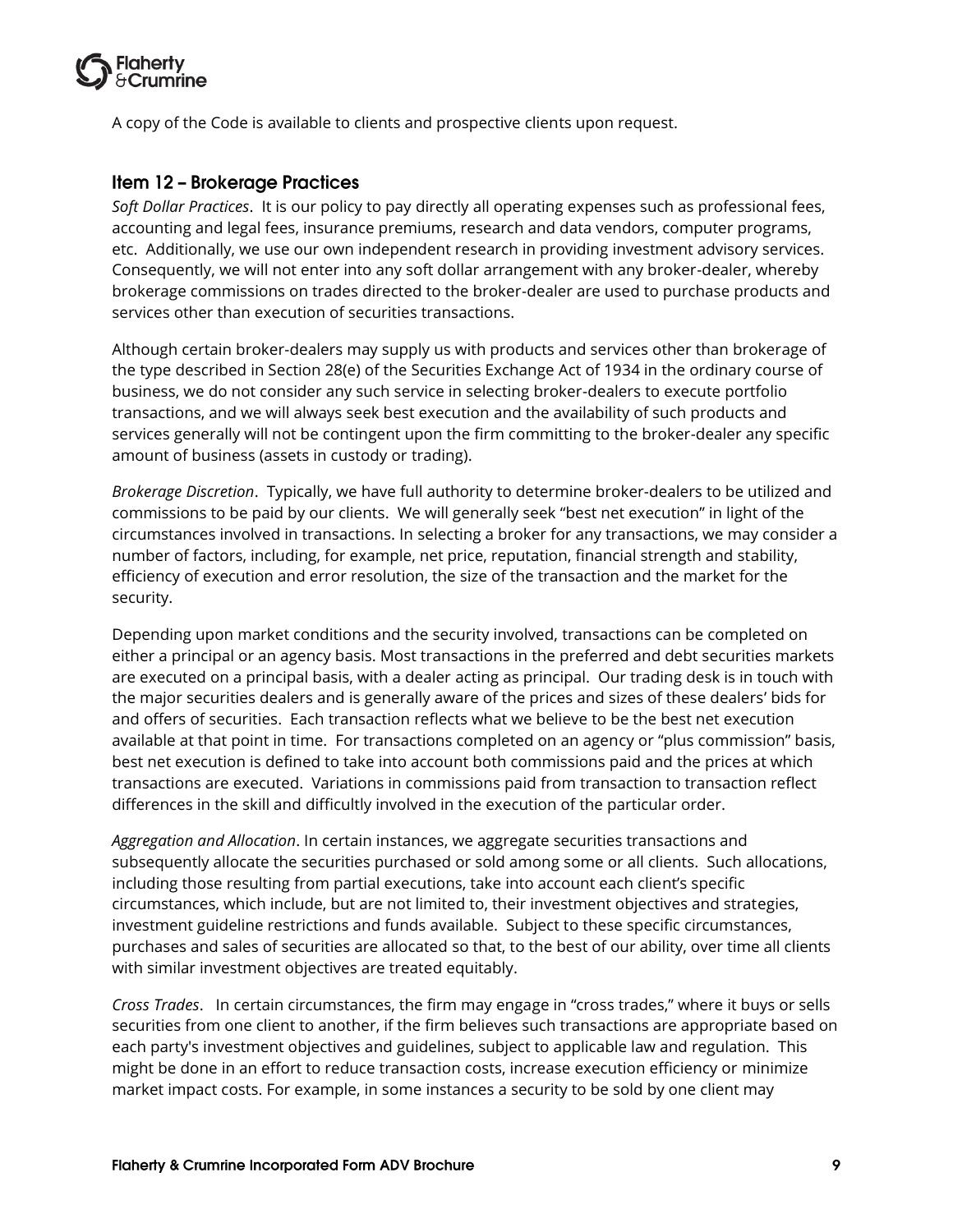

independently be considered appropriate for purchase by another client. In such cases, the firm may, but is not required, to cause the security to be "crossed" or transferred directly between the relevant clients at an independently determined market price and without incurring brokerage commissions, although customary custodian fees and transfer fees may be incurred. The firm may use a broker-dealer or other service provider to effect a cross trade between clients. In such circumstances, the broker-dealer or other service provider may charge a fee, including customary transfer fees, for effecting the transaction. If an investment company registered under the 1940 Act is a party to a cross transaction, the firm will only engage in the transaction if it is made pursuant to procedures adopted under Rule 17a-7 under the 1940 Act.

*Agency Cross Transactions*. Since the firm is an independent investment adviser and does not have any affiliated broker-dealer, the firm will not effect any agency cross transactions for client accounts. An agency cross transaction is defined as a transaction where a person acts as an investment adviser in relation to a transaction in which the investment adviser, or any person controlled by or under common control with the investment adviser, acts as broker for both the advisory client and for another person on the other side of the transaction. Agency cross transactions may arise where an adviser is dually registered as a broker-dealer or has an affiliated broker-dealer.

*Principal Transactions*. It is our policy that the firm will not effect any principal transactions for client accounts. Principal transactions are generally defined as transactions where an adviser, acting as principal for its own account or the account of an affiliated broker-dealer, buys from or sells any security to any advisory client. We may, however, recommend securities to unaffiliated clients that are also currently held in affiliated client portfolios or personally held by our employees.

*Recommendations for Commodities and Derivatives Transactions*. We may recommend futures commission merchants (FCMs) to maintain accounts and provide execution services for clients in connection with futures and options positions. Also, we may recommend counterparties with which clients may enter into transactions involving interest rate or credit derivative swaps or options thereon (together with futures and options transactions, "commodity transactions"). In determining appropriate FCMs and counterparties for these transactions, in addition to the level of commissions and an evaluation of their financial responsibility, significant weight is given to the flow of market information and the greater speed and efficiency of execution which we achieve by concentrating on a relatively small number of FCMs and counterparties.

In certain instances, we may execute commodity transactions that are subsequently allocated among some or all of our clients. Such allocations, including those resulting from partial executions, must treat all clients equitably.

*Conflicts of Interest*. Flaherty & Crumrine Incorporated is an independent investment adviser and does not have any affiliated broker-dealer. As a result, all transactions are effected through thirdparty broker-dealers.

#### <span id="page-12-0"></span>**Item 13 - Review of Accounts**

Each of our portfolio managers and Chief Compliance Officer regularly reviews client accounts (on at least a monthly basis). Separately-managed institutional accounts and the U.S. and Canadian Funds (which are concentrated in fixed income securities) are managed and reviewed on a daily basis directly by our portfolio managers who also serve as traders. In addition, compliance of these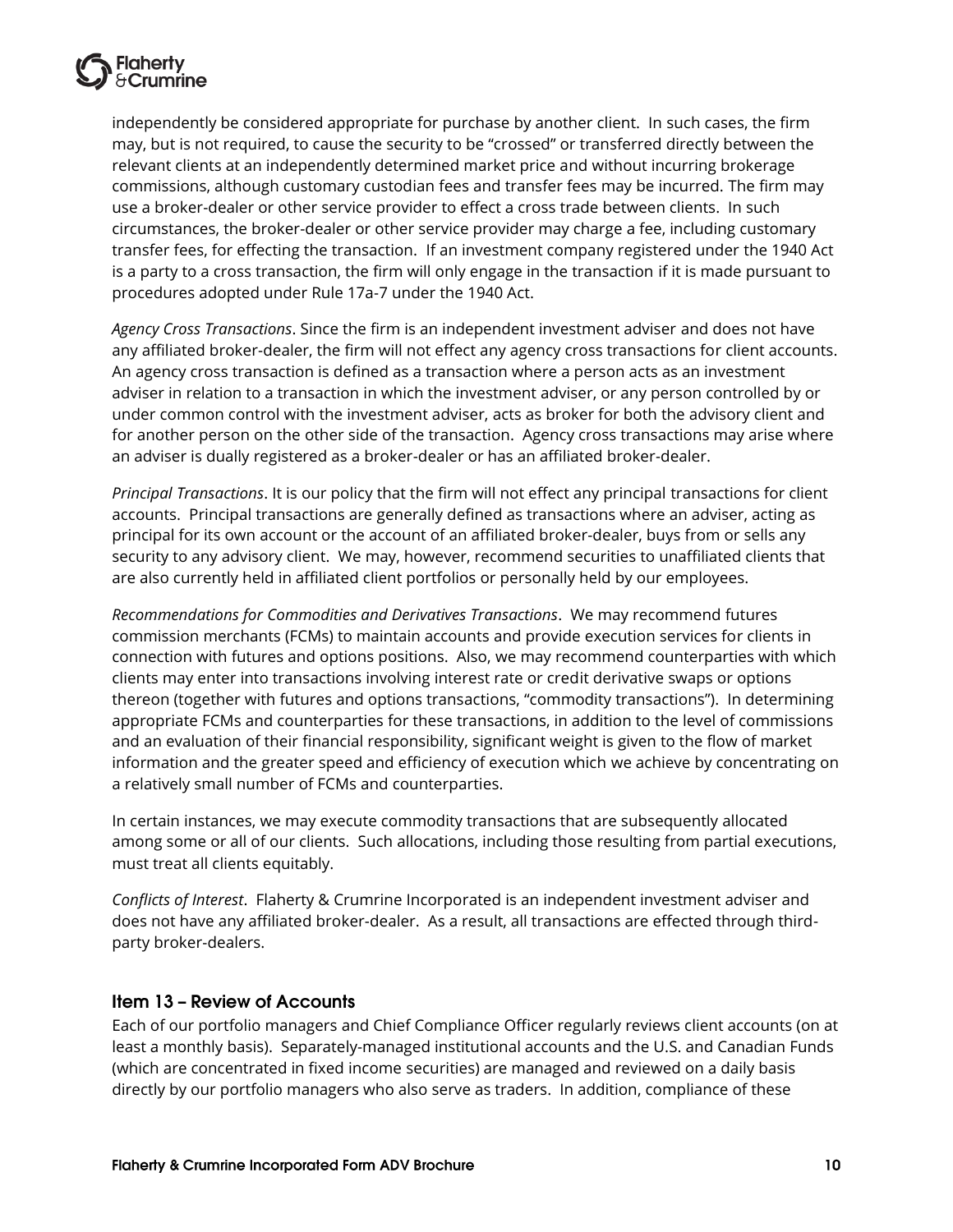

accounts with their investment guidelines is reviewed on a daily and monthly basis. Reviews for all client accounts are triggered whenever we change our opinion on broad market economic trends, or on the credit condition or prospects of individual securities.

In view of the relatively limited number of client accounts at the firm, specific clients are not assigned to a specific portfolio manager. Instead, each performs specific functions involved in the review process for all client accounts. Each client account is reviewed relative to our current investment strategies and opinions regarding individual securities, and appropriate action is determined in view of the objectives and limitations of the specific client account.

We generally deliver accounting reports to clients on a monthly basis and performance reports on a quarterly basis. For many of our clients, we also provide customized and more frequent reports as requested.

# <span id="page-13-0"></span>Item 14 - Client Referrals and Other Compensation

Except as noted below, we do not currently compensate any third party for client referrals and none of our employees are directly compensated for client solicitation. However, in accordance with applicable law, we have agreed to compensate a firm in Denmark for assistance in connection with soliciting clients in Denmark, Sweden and Norway.

Further, except for the proprietary research received from broker-dealers as described under Item 12 above, we do not receive any economic benefit from persons other than the client for providing investment advisory services to the client.

#### <span id="page-13-1"></span>Item 15 - Custody

All client portfolios are held through third-party custodians. Clients should receive at least quarterly statements from the broker-dealer, bank or other qualified custodian that holds and maintains client's investment assets. We urge you to carefully review such statements and compare such official custodial records to the account statements that we may provide to you. Our statements may vary from custodial statements based on accounting procedures, reporting dates, or valuation methodologies of certain securities.

#### <span id="page-13-2"></span>Item 16 - Investment Discretion

We generally have discretionary authority to make the following determinations without obtaining client consent before transactions are effected:

- the securities that are to be bought or sold;
- the total amount of the securities to be bought or sold;
- the brokers through which securities are to be bought or sold; and
- the commission rates, if any, at which securities transactions are effected.

Our authority may be subject to client conditions, which, for example, might limit the portfolio's exposure to certain issuers, industries or ratings categories.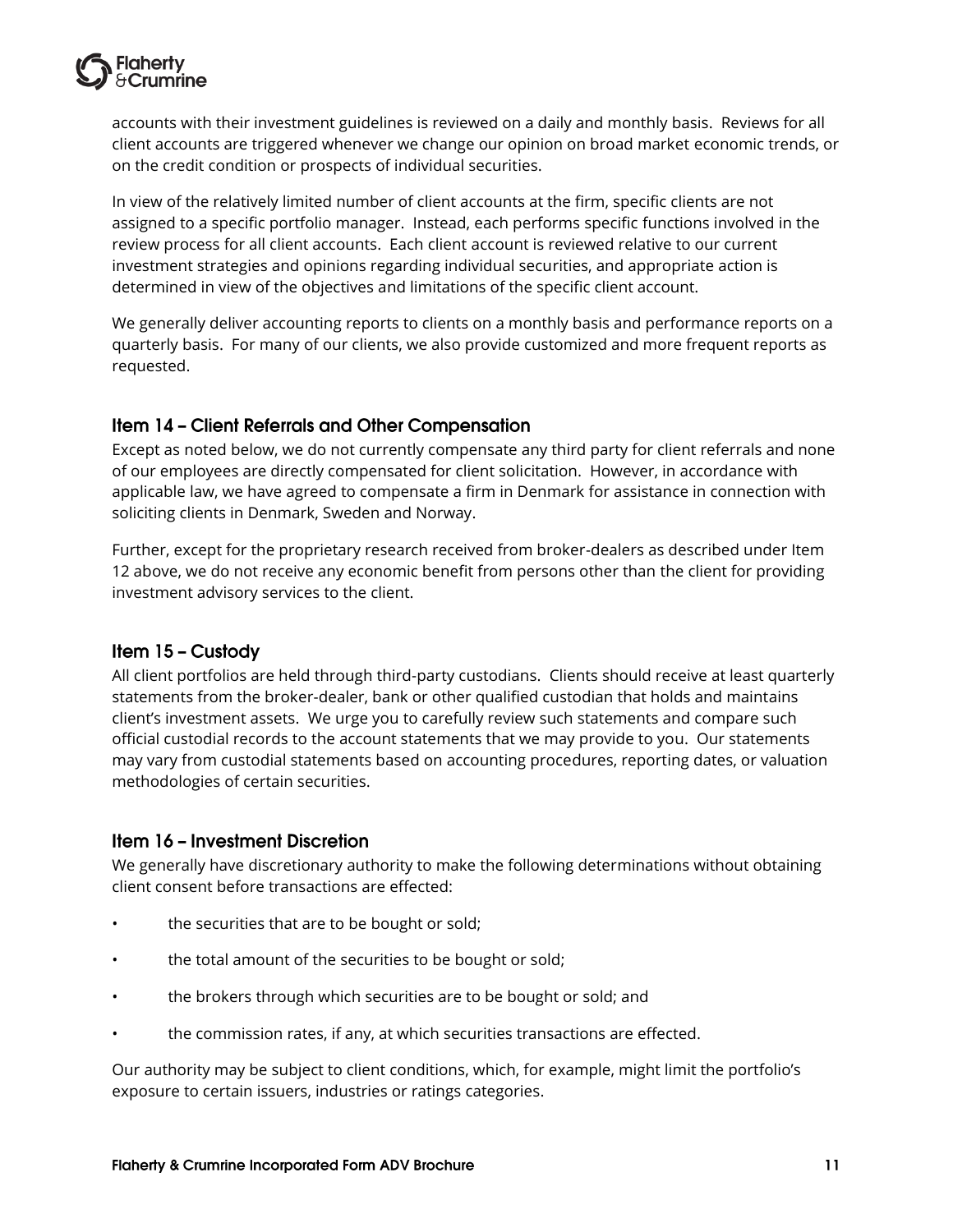

### <span id="page-14-0"></span>**Item 17 - Voting Client Securities**

Generally, and except to the extent that a client otherwise instructs us in writing, we will vote (by proxy or otherwise) in all matters for which a shareholder vote is solicited by, or with respect to, issuers of securities beneficially held in the client's account in such manner as we deem appropriate in accordance with our written policies and procedures. These policies require us to vote proxies in a prudent and diligent manner intended to enhance the economic value of the client's account. However, the policies permit us to abstain from voting proxies in the event that the client's economic interest in the matter being voted upon is limited relative to the client's overall portfolio or the impact of the client's vote will not have a material effect on its outcome or on the client's economic interests.

With respect to proxies solicited from common stockholders, we typically vote in favor of management's recommendations on all routine matters (e.g., elections of directors or ratification of auditors). Other proposals will require special consideration, and we make decisions on a case-bycase basis in these situations.

Preferred stock (for this purpose, any type of equity security other than common stock) does not typically have voting rights as extensive as common stock, and consequently we have adopted different policies for the voting of these types of securities. Usually, if it has voting rights at all, preferred stock will only have voting rights in non-routine matters that require that we analyze the proposal prior to voting. In general, we will only approve such proposals where the benefits of the matter in question outweigh the costs to the preferred stockholders. Routine matters, such as elections of directors, may come before us from time to time; however, given their frequency, the firm will assess such proposals on a case-by-case basis. However, in those instances where the common shares are held by a parent company and consequently the outcome is not in question, we will not typically vote the preferred shares since the time and costs would outweigh the benefits.

Where a proxy proposal raises a material conflict between our interests and the interests of a client, we will seek to resolve the conflict. To the extent the matter is specifically covered by our proxy voting guidelines, we will vote in accordance with the policies. To the extent we have discretion to deviate from our proxy voting policies, we may disclose the conflict to the client and obtain the client's consent to our proposed vote.

Upon request, clients may obtain a copy of these policies and information on how we voted shares in their accounts.

#### <span id="page-14-1"></span>**Item 18 - Financial Information**

Registered investment advisers are required in this Item to provide you with certain financial information or disclosures about our financial condition. We have no financial commitment that impairs our ability to meet contractual and fiduciary commitments to clients and have not been the subject of a bankruptcy proceeding.